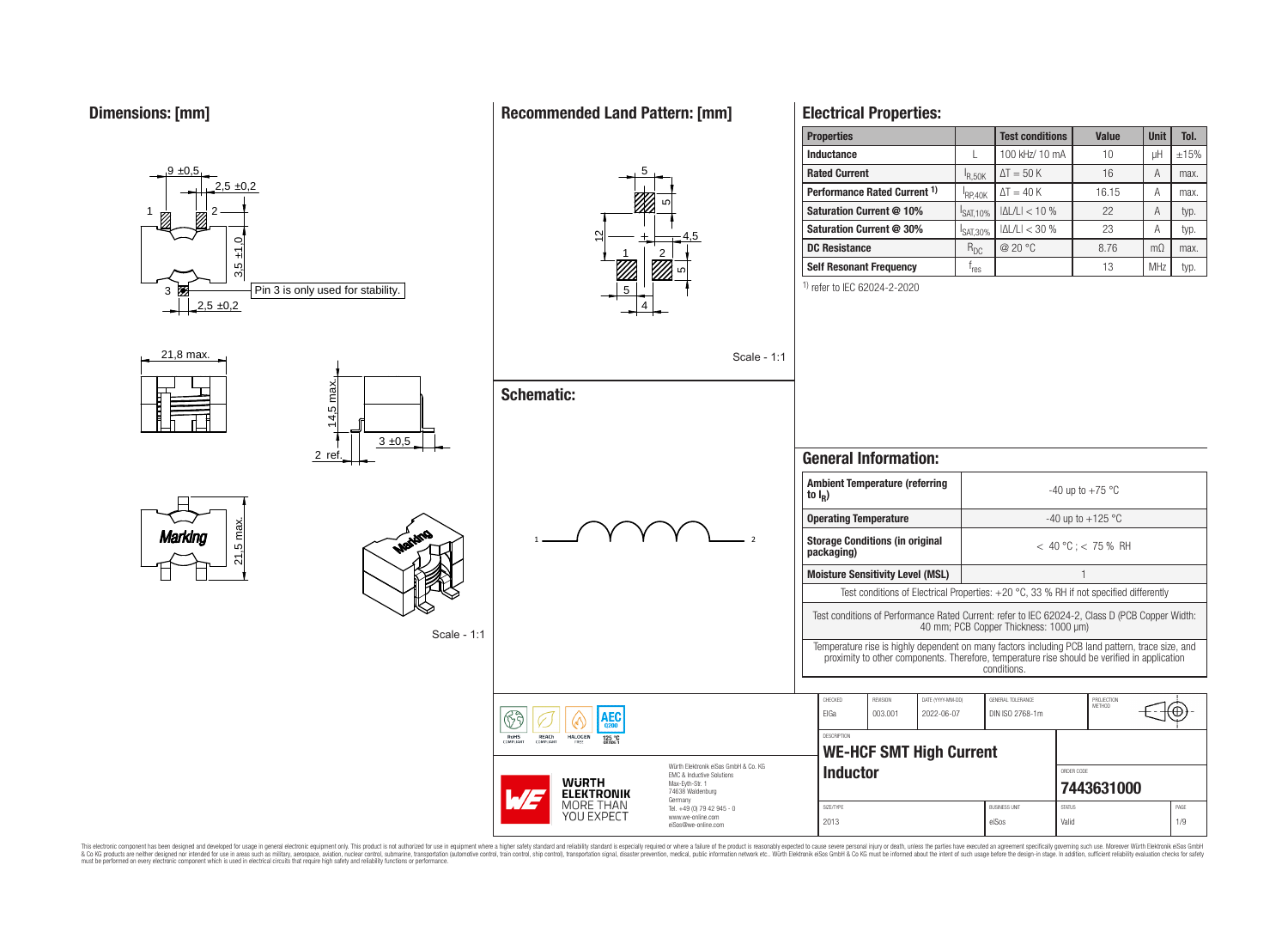## **Certification:**

| <b>RoHS Approval</b>           | Compliant [2011/65/EU&2015/863]     |
|--------------------------------|-------------------------------------|
| <b>REACh Approval</b>          | Conform or declared [(EC)1907/2006] |
| <b>Halogen Free</b>            | Conform [JEDEC JS709B]              |
| <b>Halogen Free</b>            | Conform [IEC 61249-2-21]            |
| <b>Component Qualification</b> | AEC-0200 Grade 1                    |

**Typical Inductance vs. Current Characteristics:**



This electronic component has been designed and developed for usage in general electronic equipment only. This product is not authorized for subserved requipment where a higher selection equipment where a higher selection

 $\circled{3}$ 

**RoHS**<br>COMPLIANT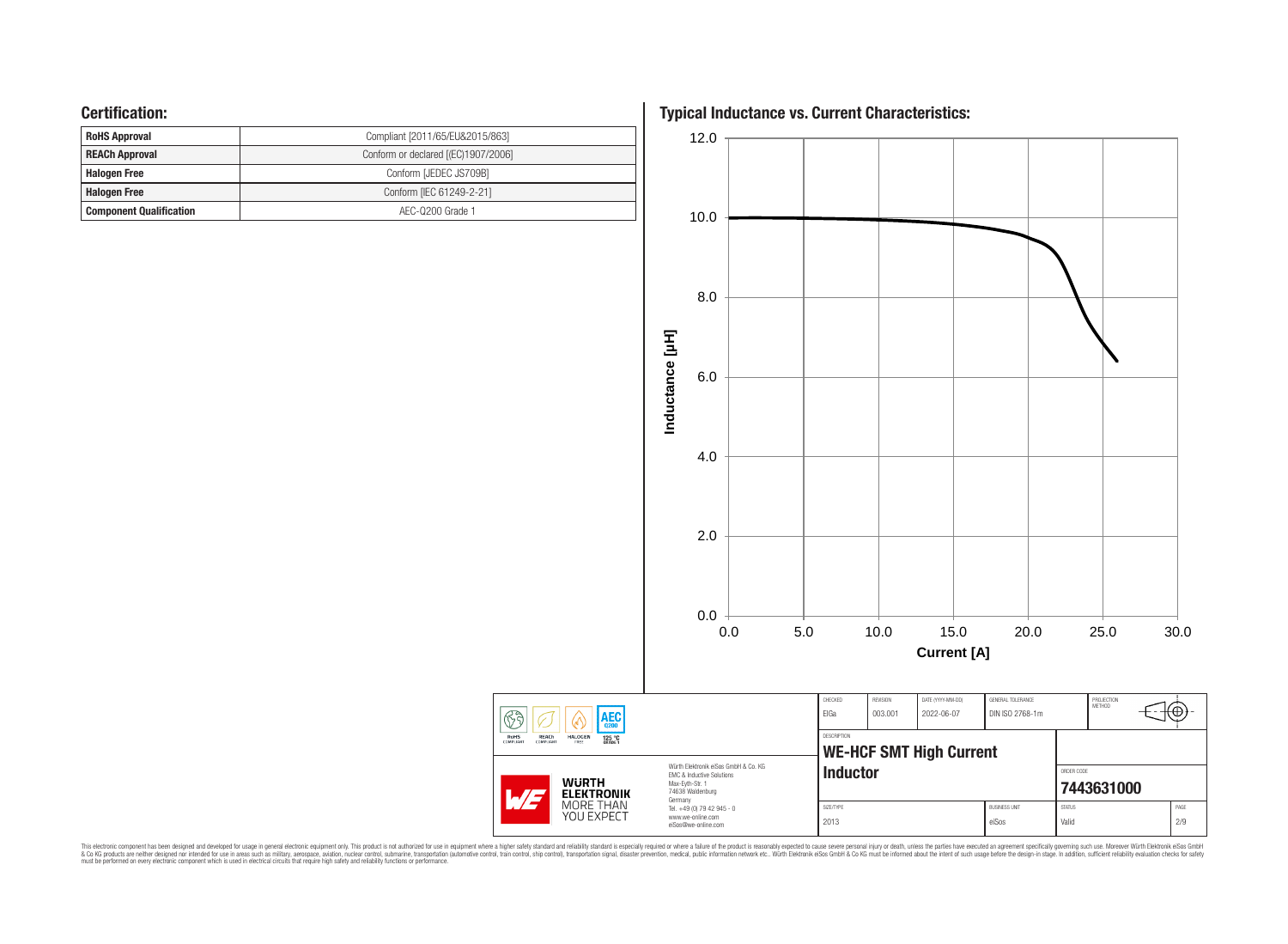# **Typical Temperature Rise vs. Current Characteristics:**

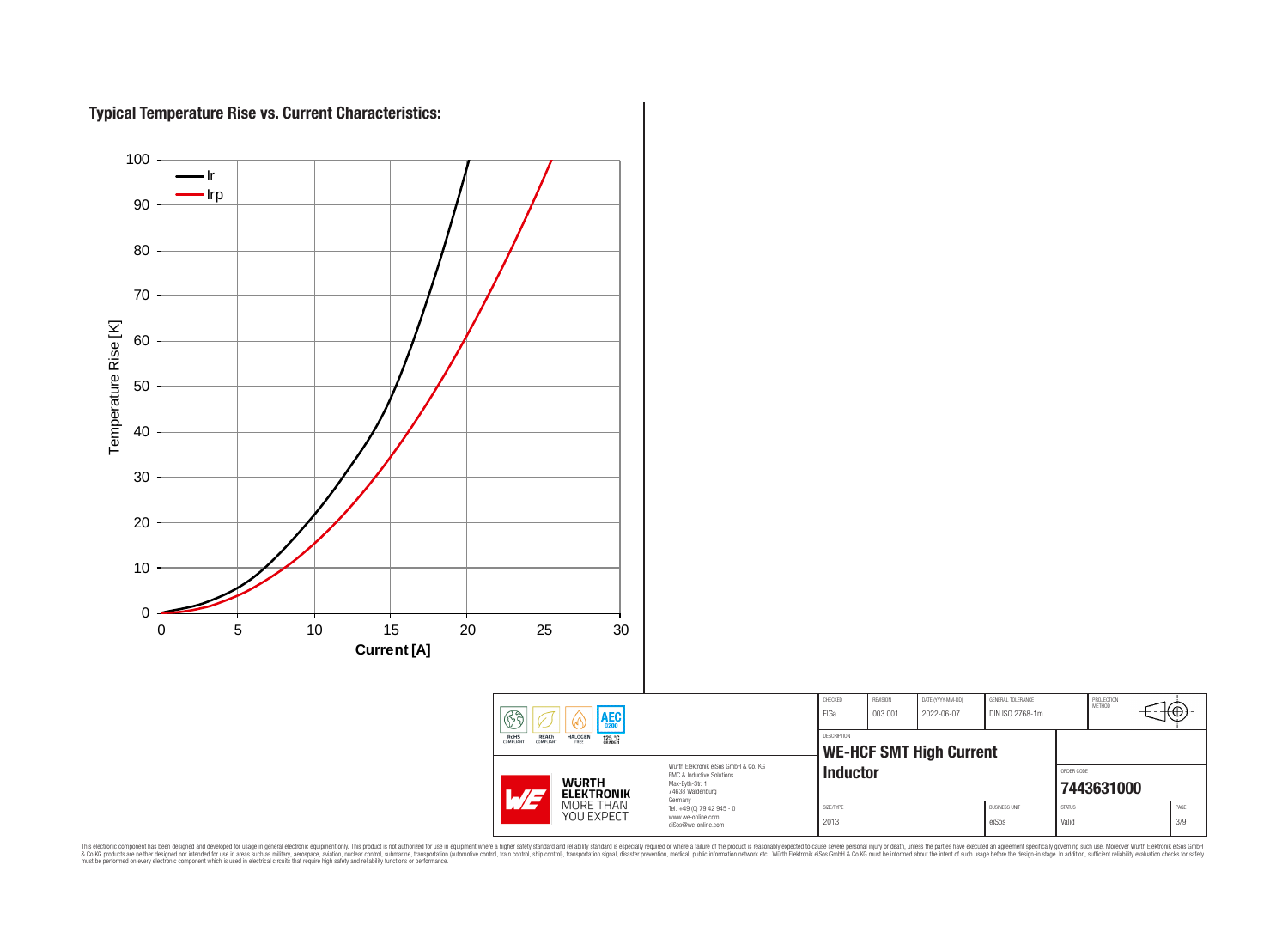## **Packaging Specification - Tape and Reel: [mm]**

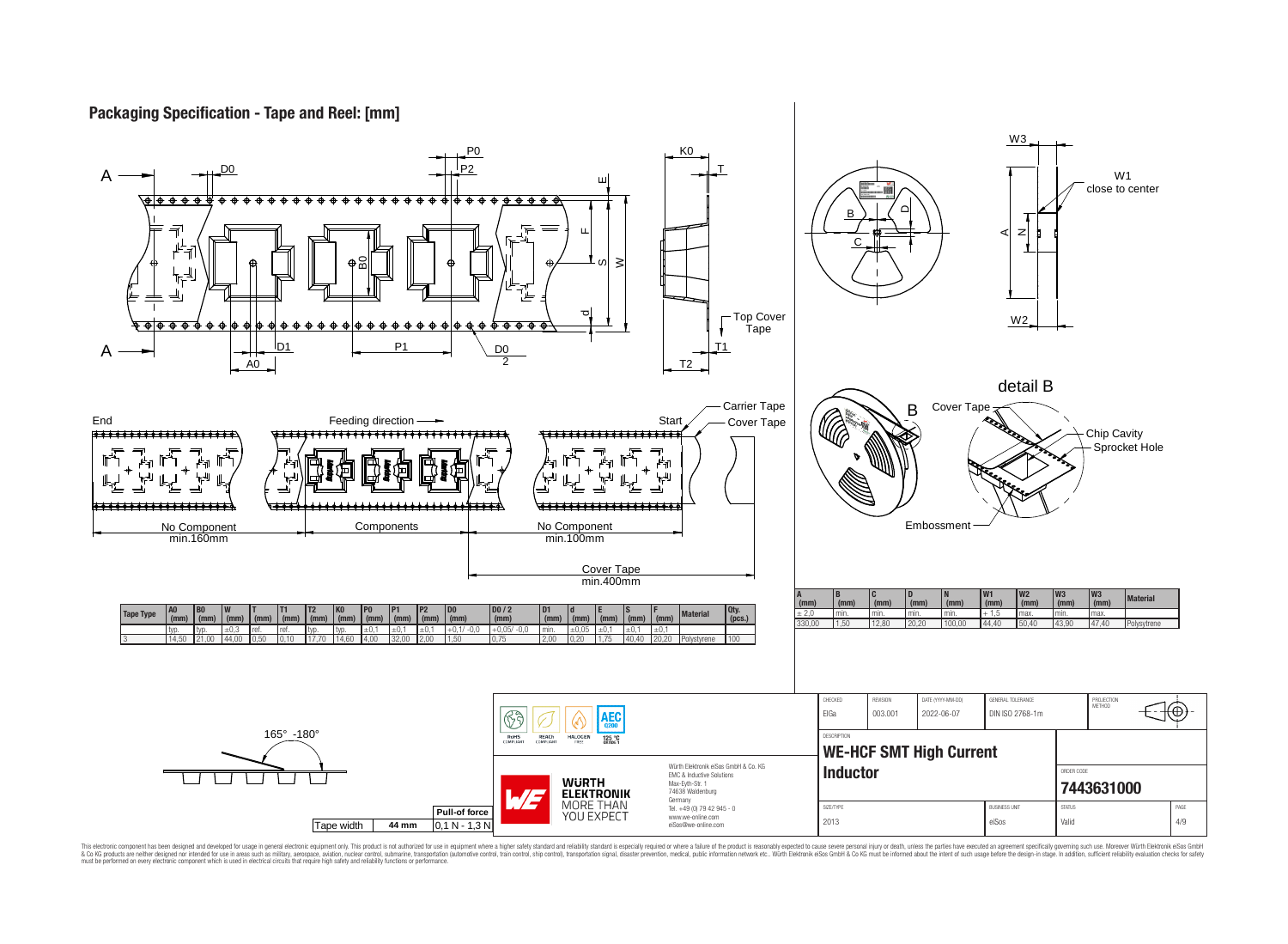| g                                                                                                         | W<br>$\frac{\omega}{\mathbf{I}}$<br>$V$ 10                                                                                                                                                                                                                                                                                                                                                                                                  | W MC                                                                                                                                                                                                                                                | $\mathop{\mathsf{S}}$<br>≖4<br>$L$ MC                                                                                 |
|-----------------------------------------------------------------------------------------------------------|---------------------------------------------------------------------------------------------------------------------------------------------------------------------------------------------------------------------------------------------------------------------------------------------------------------------------------------------------------------------------------------------------------------------------------------------|-----------------------------------------------------------------------------------------------------------------------------------------------------------------------------------------------------------------------------------------------------|-----------------------------------------------------------------------------------------------------------------------|
| $w_{IC \n(mm)}$<br>$H_{IC}$<br>(mm)<br>$L_{IC}$ (mm)<br>typ.<br>typ.<br>340,00<br>typ.<br>335,00<br>65,00 | $\left  \begin{array}{c} 0 \text{ty.} \\ \text{(pcs.)} \end{array} \right $<br><b>Material</b><br>100<br>Paper                                                                                                                                                                                                                                                                                                                              | No. of<br>Inner Carton (pcs.)<br>$w_{MC \n(mm)}$<br>$H_{MC}$ (mm)<br>$L_{MC}$ (mm)<br>typ.<br>typ.<br>typ.<br>360,00<br>350,00<br>220,00                                                                                                            | $\left  \begin{array}{l} 0 \text{ty.} \\ \text{(pcs.)} \end{array} \right $<br>Material<br>300<br>Paper               |
|                                                                                                           | $\circled{5}$<br>$AEC$ <sub>0200</sub><br>V.<br>$\begin{array}{c}\n 125 °C \\ \hline\n \text{GRADE 1}\n \end{array}$<br>RoHS<br>COMPLIANT<br>REACH<br>COMPLIANT<br>HALOGEN<br>Würth Elektronik eiSos GmbH & Co. KG<br>EMC & Inductive Solutions<br><b>WURTH<br/>ELEKTRONIK</b><br>MORE THAN<br>YOU EXPECT<br>Max-Eyth-Str. 1<br>74638 Waldenburg<br>WE<br>Germany<br>Tel. +49 (0) 79 42 945 - 0<br>www.we-online.com<br>eiSos@we-online.com | ${\sf CHECKED}$<br>REVISION<br>DATE (YYYY-MM-DD)<br>GENERAL TOLERANCE<br>EIGa<br>003.001<br>2022-06-07<br>DIN ISO 2768-1m<br>DESCRIPTION<br><b>WE-HCF SMT High Current</b><br><b>Inductor</b><br>SIZE/TYPE<br><b>BUSINESS UNIT</b><br>2013<br>eiSos | PROJECTION<br>METHOD<br>$\bigoplus \oplus$<br>ORDER CODE<br>7443631000<br>STATUS<br>$\mathsf{PAGE}$<br>$5/9$<br>Valid |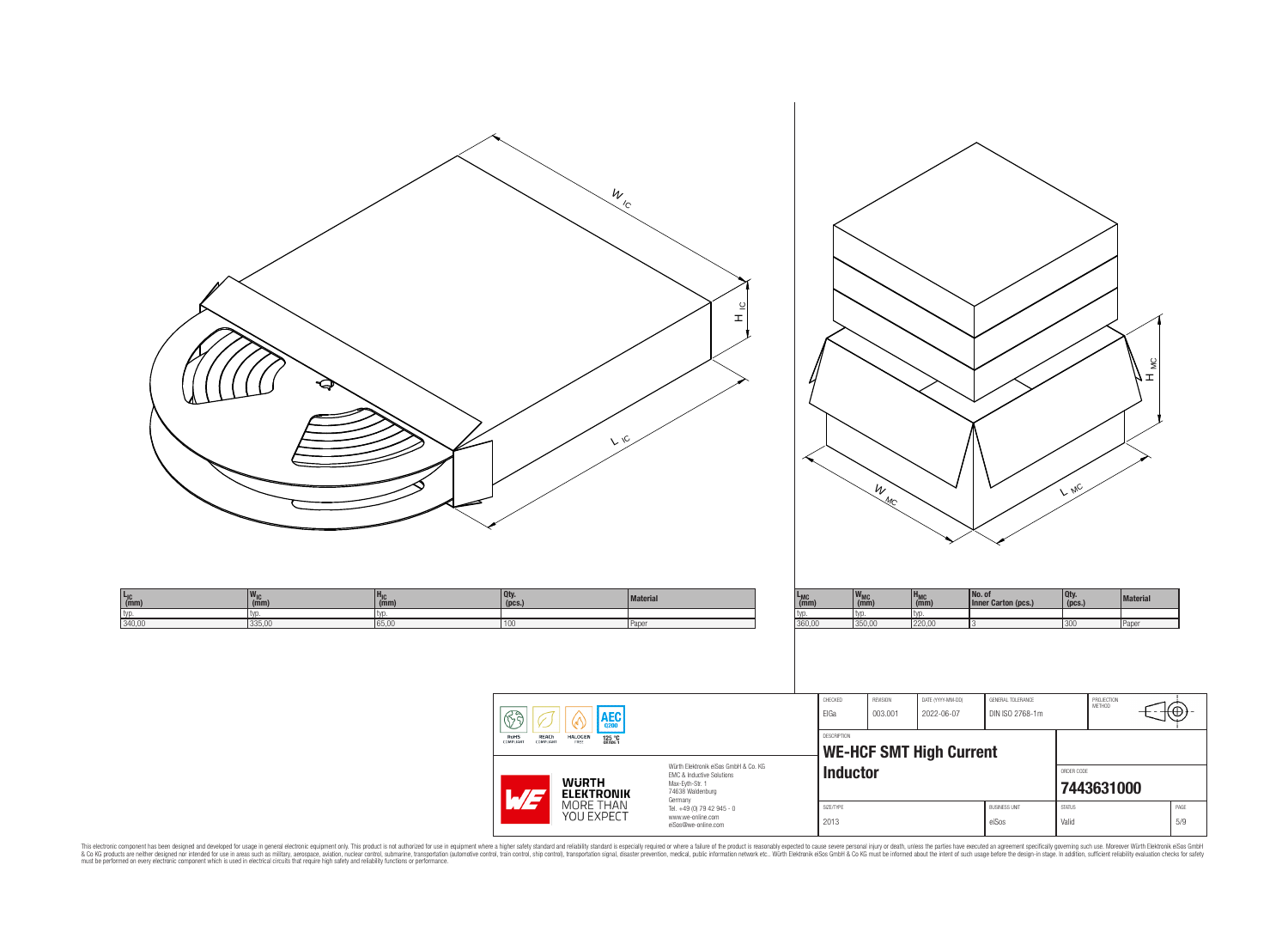| $\circ$<br>$\mathbf r$<br>$\frac{W}{C}$<br>V <sub>c</sub><br>$w_c$ <sub>(mm)</sub><br>No. of<br>Middle Carton (pcs.)<br>Qty.<br>(pcs.)<br>$H_C$ <sub>(mm)</sub><br>Material<br>$\frac{L_C}{(mm)}$<br>typ.<br>typ.<br>typ.<br>247,00<br>380,00<br>370,00<br>300<br>Paper                                                                                                                                                                                                                                                                                                                                                                                                                                                                                                                                                                                            |                                                                                                                                                                                                                                                                                                                                               |
|--------------------------------------------------------------------------------------------------------------------------------------------------------------------------------------------------------------------------------------------------------------------------------------------------------------------------------------------------------------------------------------------------------------------------------------------------------------------------------------------------------------------------------------------------------------------------------------------------------------------------------------------------------------------------------------------------------------------------------------------------------------------------------------------------------------------------------------------------------------------|-----------------------------------------------------------------------------------------------------------------------------------------------------------------------------------------------------------------------------------------------------------------------------------------------------------------------------------------------|
| $\fbox{ \begin{tabular}{ c c c c } \hline $\circ$ & $\bullet$ & $\bullet$ & $\bullet$ \\ \hline \hline \textbf{Ro} & $\bullet$ & $\bullet$ & $\bullet$ & $\bullet$ \\ \hline \textbf{Ro} & $\bullet$ & $\bullet$ & $\bullet$ & $\bullet$ \\ \hline \textbf{Co} & $\bullet$ & $\bullet$ & $\bullet$ & $\bullet$ \\ \hline \textbf{Co} & $\bullet$ & $\bullet$ & $\bullet$ & $\bullet$ \\ \hline \textbf{Co} & $\bullet$ & $\bullet$ & $\bullet$ & $\bullet$ \\ \hline \textbf{Co} & $\bullet$ & $\bullet$ & $\bullet$ & $\bullet$ \\ \hline \end{tabular} } \vspace{0.5cm} \begin{tab$<br>Würth Elektronik eiSos GmbH & Co. KG<br>EMC & Inductive Solutions<br><b>WURTH<br/>ELEKTRONIK</b><br>MORE THAN<br>YOU EXPECT<br>Max-Eyth-Str. 1<br>74638 Waldenburg<br>M <sub>F</sub><br>Germany<br>Tel. +49 (0) 79 42 945 - 0<br>www.we-online.com<br>eiSos@we-online.com | CHECKED<br>REVISION<br>DATE (YYYY-MM-DD)<br>GENERAL TOLERANCE<br>PROJECTION<br>METHOD<br>(⊕<br>ElGa<br>003.001<br>2022-06-07<br>DIN ISO 2768-1m<br>DESCRIPTION<br><b>WE-HCF SMT High Current</b><br>Inductor<br>ORDER CODE<br>7443631000<br>STATUS<br>$\mathsf{PAGE}$<br>SIZE/TYPE<br><b>BUSINESS UNIT</b><br>$6/9$<br>2013<br>eiSos<br>Valid |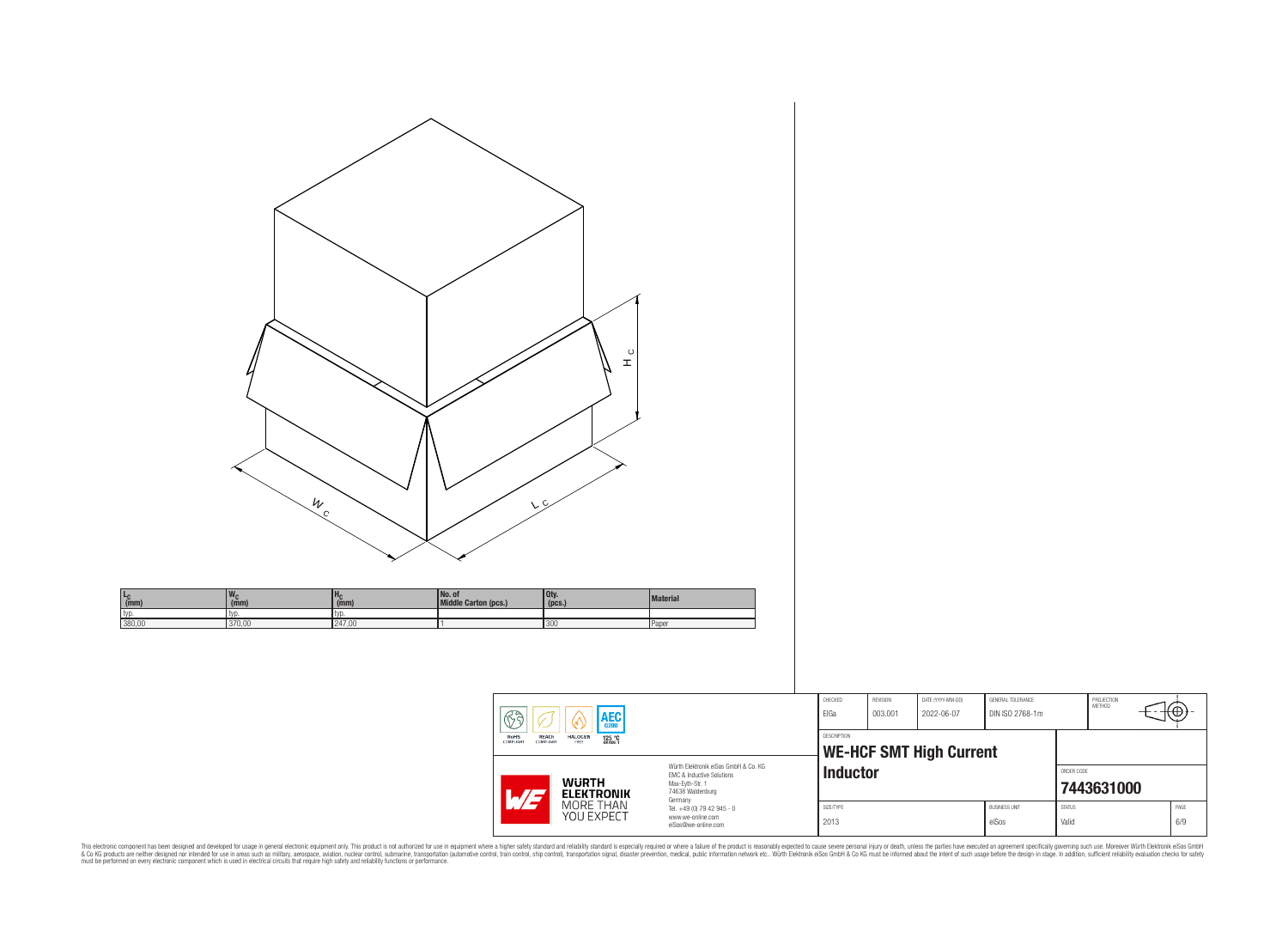# **Classification Reflow Profile for SMT components:**



# **Classification Reflow Soldering Profile:**

| <b>Profile Feature</b>                              |                    | Value                            |
|-----------------------------------------------------|--------------------|----------------------------------|
| <b>Preheat Temperature Min</b>                      | <sup>I</sup> s min | 150 °C                           |
| <b>Preheat Temperature Max</b>                      | 's max             | 200 °C                           |
| Preheat Time $t_s$ from $T_{s,min}$ to $T_{s,max}$  | $t_{\rm s}$        | 60 - 120 seconds                 |
| Ramp-up Rate $(T_1$ to $T_p$ )                      |                    | $3^{\circ}$ C/ second max.       |
| <b>Liquidous Temperature</b>                        | h.                 | 217°C                            |
| Time t <sub>i</sub> maintained above T <sub>1</sub> | t <sub>ı</sub>     | 60 - 150 seconds                 |
| Peak package body temperature                       | י"                 | $T_n \leq T_c$ , see Table below |
| Time within 5°C of actual peak<br>temperature       | t <sub>p</sub>     | $20 - 30$ seconds                |
| Ramp-down Rate $(T_p$ to $T_1$ )                    |                    | $6^{\circ}$ C/ second max.       |
| Time 25°C to peak temperature                       |                    | 8 minutes max.                   |

refer to IPC/ JEDEC J-STD-020E

# **Package Classification Reflow Temperature (T<sup>c</sup> ):**

| <b>Properties</b>                                                    | Volume mm <sup>3</sup><br>< 350 | Volume mm <sup>3</sup><br>350-2000 | Volume mm <sup>3</sup><br>>2000 |
|----------------------------------------------------------------------|---------------------------------|------------------------------------|---------------------------------|
| <b>PB-Free Assembly   Package Thickness  </b><br>$< 1.6$ mm          | 260 °C                          | 260 °C                             | 260 °C                          |
| <b>PB-Free Assembly   Package Thickness  </b><br>$1.6$ mm $- 2.5$ mm | 260 °C                          | 250 °C                             | 245 °C                          |
| <b>PB-Free Assembly   Package Thickness  </b><br>$>2.5$ mm           | 250 °C                          | 245 °C                             | 245 °C                          |

refer to IPC/ JEDEC J-STD-020E

| 63<br><b>AEC</b>                                                                              |                                                                                                                                | CHECKED<br>ElGa   | <b>REVISION</b><br>003.001 | DATE (YYYY-MM-DD)<br>2022-06-07 | <b>GENERAL TOLERANCE</b><br>DIN ISO 2768-1m |                        | PROJECTION<br>METHOD | ₩ |             |
|-----------------------------------------------------------------------------------------------|--------------------------------------------------------------------------------------------------------------------------------|-------------------|----------------------------|---------------------------------|---------------------------------------------|------------------------|----------------------|---|-------------|
| RoHS<br><b>REACh</b><br><b>HALOGEN</b><br>125 °C<br>GRADE 1<br>COMPLIANT<br>FREE<br>COMPLIANT |                                                                                                                                | DESCRIPTION       |                            | <b>WE-HCF SMT High Current</b>  |                                             |                        |                      |   |             |
| <b>WURTH</b><br>$\overline{\phantom{a}}$<br><b>ELEKTRONIK</b>                                 | Würth Flektronik eiSos GmbH & Co. KG<br><b>EMC &amp; Inductive Solutions</b><br>Max-Evth-Str. 1<br>74638 Waldenburg<br>Germany | <b>Inductor</b>   |                            |                                 |                                             | ORDER CODE             | 7443631000           |   |             |
| MORE THAN<br>YOU EXPECT                                                                       | Tel. +49 (0) 79 42 945 - 0<br>www.we-online.com<br>eiSos@we-online.com                                                         | SIZE/TYPE<br>2013 |                            |                                 | <b>BUSINESS UNIT</b><br>eiSos               | <b>STATUS</b><br>Valid |                      |   | PAGE<br>7/9 |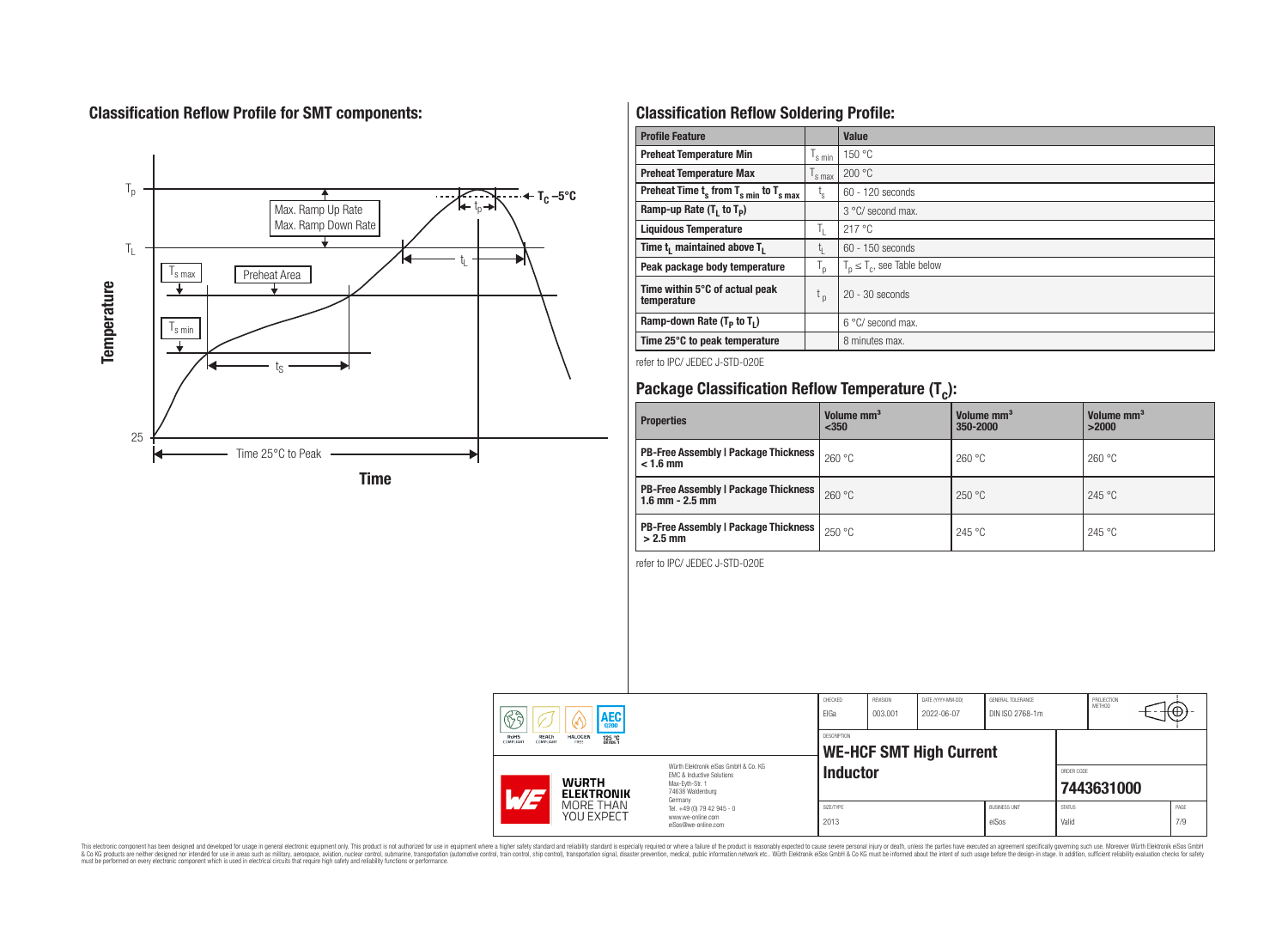#### **Cautions and Warnings:**

#### **The following conditions apply to all goods within the product series of WE-HCF of Würth Elektronik eiSos GmbH & Co. KG:**

#### **General:**

- This electronic component was designed and manufactured for use in general electronic equipment.
- Würth Elektronik must be asked for written approval (following the PPAP procedure) before incorporating the components into any equipment in fields such as military, aerospace, aviation, nuclear control, submarine, transportation (automotive control, train control, ship control), transportation signal, disaster prevention, medical, public information network, etc. where higher safety and reliability are especially required and/or if there is the possibility of direct damage or human injury.
- Electronic components that will be used in safety-critical or high-reliability applications, should be pre-evaluated by the customer.
- The component was designed and manufactured to be used within the datasheet specified values. If the usage and operation conditions specified in the datasheet are not met, the wire insulation may be damaged or dissolved.
- Do not drop or impact the components, as the core may flake apart.
- Würth Elektronik products are qualified according to international standards, which are listed in each product reliability report. Würth Elektronik does not guarantee any customer qualified product characteristics beyond Würth Elektroniks' specifications, for its validity and sustainability over time.
- The customer is responsible for the functionality of their own products. All technical specifications for standard products also apply to customer specific products.

#### **Product specific:**

#### **Soldering:**

- The solder profile must comply with the Würth Elektronik technical soldering specification. All other profiles will void the warranty.
- All other soldering methods are at the customers' own risk.

#### **Cleaning and Washing:**

• Washing agents used during the production to clean the customer application may damage or change the characteristics of the wire insulation, marking or plating. Washing agents may have a negative effect on the long-term functionality of the product.

#### **Potting:**

• If the product is potted in the costumer application, the potting material may shrink or expand during and after hardening. Shrinking could lead to an incomplete seal, allowing contaminants into the core. Expansion could damage the core or wire contacts. We recommend a manual inspection after potting to avoid these effects.

#### **Storage Conditions:**

- A storage of Würth Elektronik products for longer than 12 months is not recommended. Within other effects, the terminals may suffer degradation, resulting in bad solderability. Therefore, all products shall be used within the period of 12 months based on the day of shipment.
- Do not expose the components to direct sunlight.
- The storage conditions in the original packaging are defined according to DIN FN 61760-2.

#### **Packaging:**

• The packaging specifications apply only to purchase orders comprising whole packaging units. If the ordered quantity exceeds or is lower than the specified packaging unit, packaging in accordance with the packaging specifications cannot be ensured.

#### **Handling:**

- Violation of the technical product specifications such as exceeding the nominal rated current will void the warranty
- Applying currents with audio-frequency signals may result in audible noise due to the magnetostrictive material properties.
- Due to heavy weight of the components, strong forces and high accelerations may have the effect to damage the electrical connection or to harm the circuit board and will void the warranty.

These cautions and warnings comply with the state of the scientific and technical knowledge and are believed to be accurate and reliable. However, no responsibility is assumed for inaccuracies or incompleteness

| $\circledS$<br><b>AEC</b>                                                                     |                                                                                                                                | CHECKED<br>ElGa    | REVISION<br>003.001 | DATE (YYYY-MM-DD)<br>2022-06-07 | GENERAL TOLERANCE<br>DIN ISO 2768-1m |               | PROJECTION<br><b>METHOD</b> | ΨΨ,  |
|-----------------------------------------------------------------------------------------------|--------------------------------------------------------------------------------------------------------------------------------|--------------------|---------------------|---------------------------------|--------------------------------------|---------------|-----------------------------|------|
| REACh<br><b>RoHS</b><br><b>HALOGEN</b><br>125 °C<br>GRADE 1<br>COMPLIANT<br>FREE<br>COMPLIANT |                                                                                                                                | <b>DESCRIPTION</b> |                     | <b>WE-HCF SMT High Current</b>  |                                      |               |                             |      |
| <b>WURTH</b><br>WE<br><b>ELEKTRONIK</b>                                                       | Würth Flektronik eiSos GmbH & Co. KG<br><b>EMC &amp; Inductive Solutions</b><br>Max-Evth-Str. 1<br>74638 Waldenburg<br>Germany | <b>Inductor</b>    |                     |                                 |                                      | ORDER CODE    | 7443631000                  |      |
| MORE THAN<br>YOU EXPECT                                                                       | Tel. +49 (0) 79 42 945 - 0                                                                                                     | SIZE/TYPE          |                     |                                 | <b>BUSINESS UNIT</b>                 | <b>STATUS</b> |                             | PAGE |

This electronic component has been designed and developed for usage in general electronic equipment only. This product is not authorized for use in equipment where a higher safety standard and reliability standard si espec & Ook product a label and the membed of the seasuch as marked and as which such a membed and the such assume that income in the seasuch and the simulation and the such assume that include to the such a membed and the such